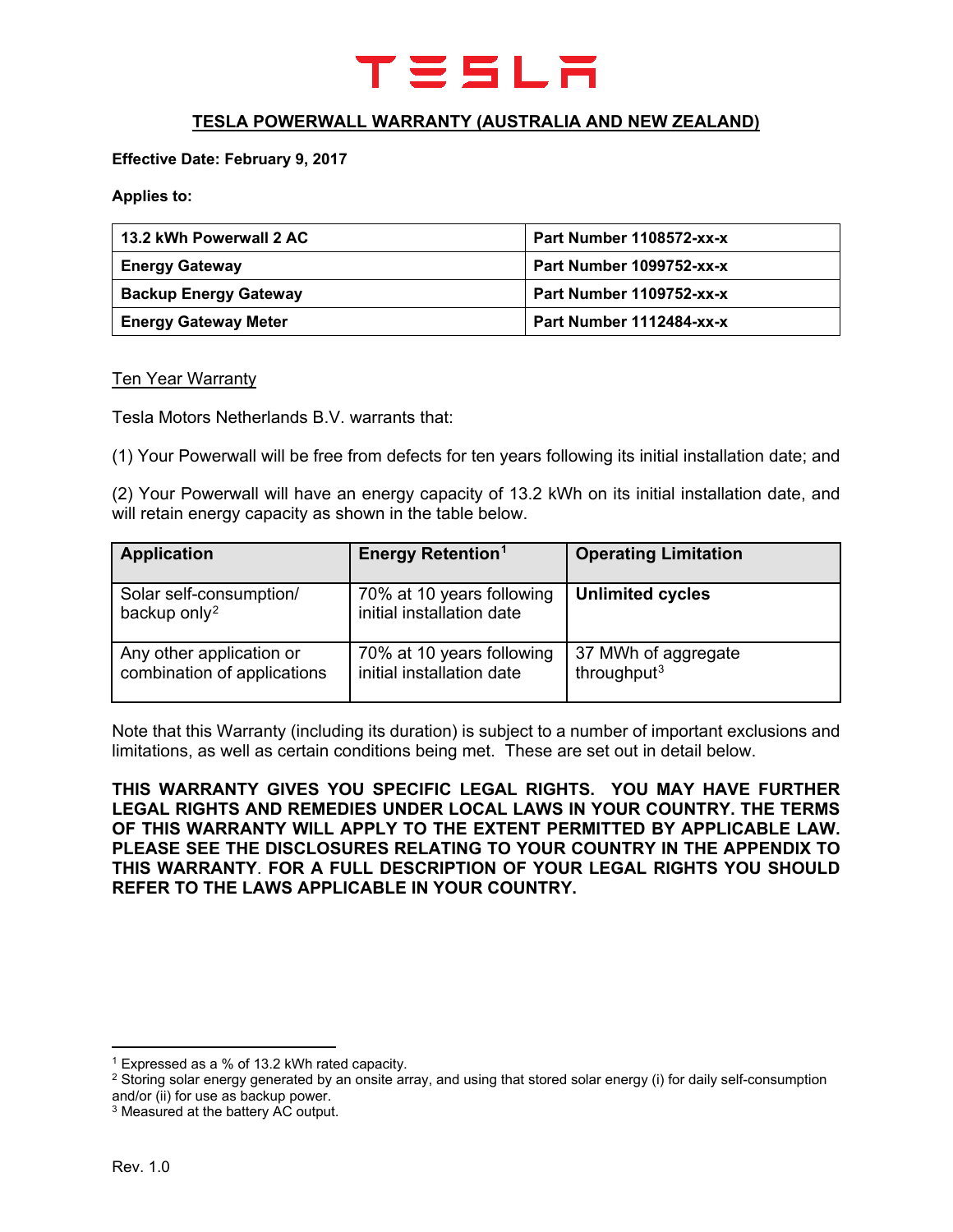## Remedies

If your Powerwall fails to comply with the above Warranty, Tesla will, in its sole discretion, either repair your Powerwall, replace your Powerwall with an equivalent product, or refund you the market price of an equivalent product at the time of the warranty claim. A Powerwall presented for repair may be replaced by a refurbished Powerwall of the same type rather than being repaired. Refurbished parts may be used to repair your Powerwall. If your Powerwall is repaired or replaced under this Warranty, the remainder of the original warranty period will apply to the repaired or replacement product, subject to any rights and remedies you have under local laws in your country or region in respect of the repaired or replacement product.

### What Products Are Covered?

This Warranty applies to any Tesla Powerwall that (1) was purchased from Tesla or a Tesla certified installer in Australia or New Zealand; (2) has one of the part numbers referenced above; and (3) is installed in Australia or New Zealand. Please contact Tesla if you have any concerns regarding whether you purchased your Powerwall from a Tesla certified installer.

#### Who Can Make a Claim?

Warranty claims can be made by or on behalf of the end user who acquired and put the Powerwall into use for the first time. A subsequent owner of the Powerwall who provides proof of ownership is also entitled to make Warranty claims.

#### Limitations and Disclaimer

**TO THE GREATEST EXTENT PERMITTED BY LAW, THIS WARRANTY IS THE ONLY EXPRESS WARRANTY MADE IN CONNECTION WITH YOUR POWERWALL**. Any other warranties, remedies and conditions, whether oral, written, statutory, express or implied (including any warranties of merchantability and fitness for purpose, and any warranties against latent or hidden defects) are expressly disclaimed. If such warranties cannot be disclaimed, to the extent permitted by law, Tesla limits the duration of and remedies for such warranties to the durations and remedies described in this Warranty.

Some countries do not allow disclaimers of implied warranties or limitations on how long an implied warranty lasts, meaning the above disclaimers and limitations may not apply to you.

### General Exclusions

This Warranty does not apply to any defect or energy capacity shortfall resulting from any of the following, each of which may result in your Warranty being voided: (i) abuse, misuse or negligence, (ii) accidents or force majeure events, including but not limited to lightning, flood, earthquake, fire, or other events outside the reasonable control of Tesla; (iii) storage, installation, commissioning, modification or repair of your Powerwall, or opening of the external casing of your Powerwall, that is performed by anyone other than Tesla or a Tesla certified installer; (iv) failure to operate or maintain your Powerwall in accordance with the Owner's Manual; (v) any attempt to modify your Powerwall, whether by physical means, programming or otherwise, without the express written consent of Tesla; or (vi) removal and reinstallation of your Powerwall at a location other than the original installation location, without the express written consent of Tesla.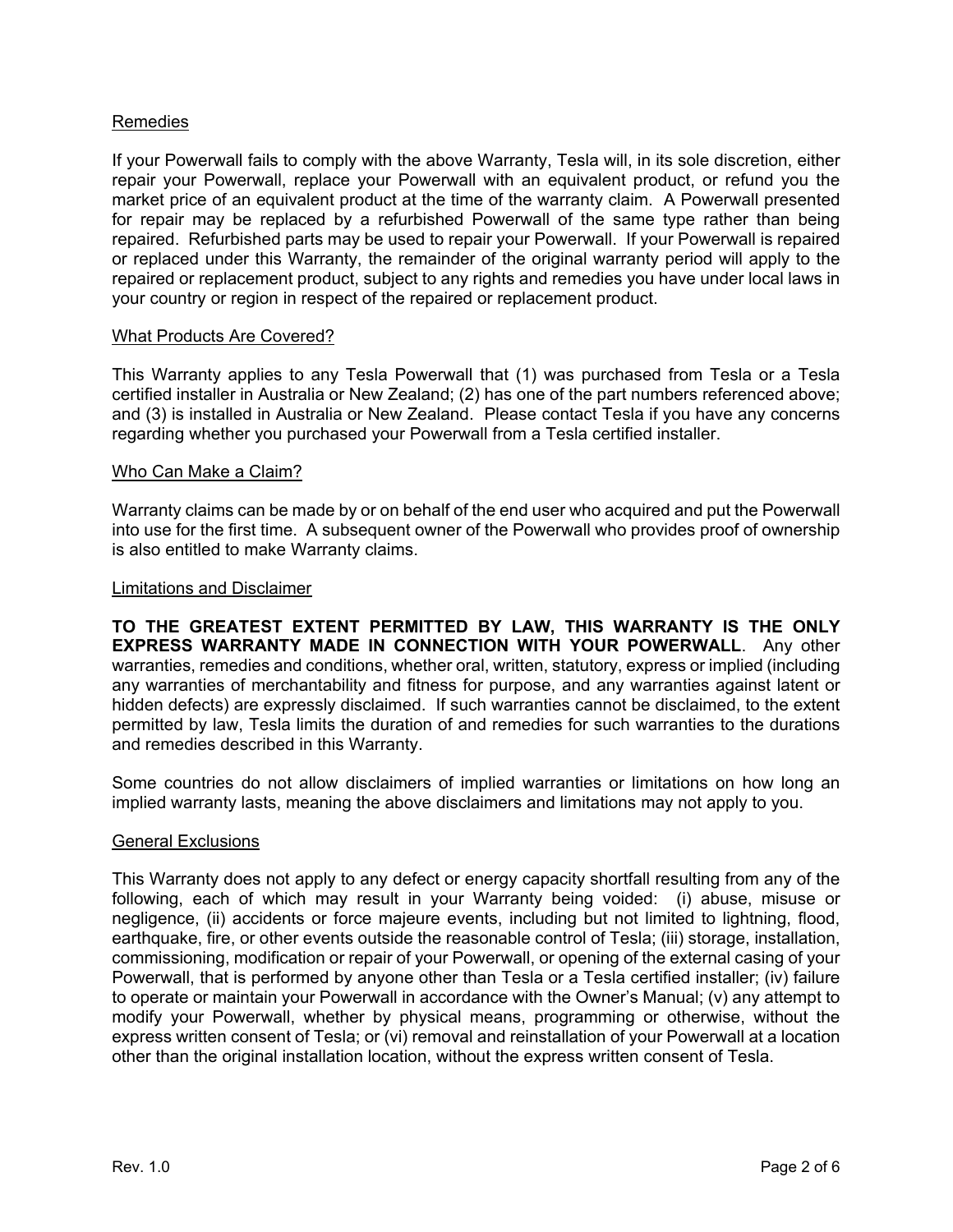In addition, this Warranty does not cover (a) normal wear and tear or deterioration, or superficial defects, dents or marks that do not impact the performance of your Powerwall; (b) noise or vibration that is not excessive or uncharacteristic and does not impact your Powerwall's performance; (c) damage or deterioration that occurs after the expiration or voiding of the warranty period; or (d) theft of your Powerwall or any of its components.

## Exclusion for Failure to Connect to the Internet or Failure to Register Your Powerwall

In order to provide this Warranty for the full ten year warranty period, Tesla requires the ability to update your Powerwall through remote firmware upgrades. Installation of these remote upgrades may interrupt the operation of your Powerwall for a short period. By installing your Powerwall and connecting it to the Internet, you consent to Tesla updating your Powerwall through these remote upgrades from time to time, without further notice to you. If your Powerwall is not connected to the Internet for an extended period, or has not been registered with Tesla, we may not be able to provide important remote firmware upgrades. In these circumstances, we may not be able to honor the full ten year warranty. We would prefer to avoid this, so will try to notify you if your Powerwall's Internet connection is interrupted for an extended period. It is difficult for us to contact you if you have not registered your Powerwall with us, so **please register your Powerwall with Tesla at the website identified below**. Even if we can't honor the full ten year warranty for the above reasons, we will always honor the warranty for at least four years following the date your Powerwall was installed for the first time.

### Modifications and Waivers

No person or entity, including a Tesla employee or authorized representative, can modify or waive any part of this Warranty. Tesla may occasionally offer to pay some or all of the cost of certain repairs that are not covered by this Warranty, either for specific Powerwall models or on an ad hoc, case-by-case basis. Tesla reserves the right to do the above at any time without incurring any obligation to make a similar payment to other Powerwall owners.

### Limitation of Liability

**TO THE GREATEST EXTENT PERMITTED BY LAW, TESLA SHALL NOT BE LIABLE FOR ANY CONSEQUENTIAL, INCIDENTAL, INDIRECT, SPECIAL, EXEMPLARY OR PUNITIVE DAMAGES ARISING OUT OF OR RELATED TO THIS WARRANTY, REGARDLESS OF THE FORM OF ACTION AND REGARDLESS OF WHETHER TESLA HAS BEEN INFORMED OF, OR OTHERWISE MIGHT HAVE ANTICIPATED, THE POSSIBILITY OF SUCH DAMAGES. TO THE GREATEST EXTENT PERMITTED BY LAW, TESLA'S LIABILITY ARISING OUT OF A CLAIM UNDER THIS WARRANTY SHALL NOT EXCEED THE AMOUNT YOU PAID FOR YOUR POWERWALL. SOME COUNTRIES AND REGIONS DO NOT ALLOW, OR RESTRICT, THE EXCLUSION OR LIMITATION OF DAMAGES, INCLUDING INCIDENTAL OR CONSEQUENTIAL DAMAGES, SO THE ABOVE LIMITATION OR EXCLUSION MAY NOT APPLY TO YOU, OR MAY ONLY APPLY TO A LIMITED EXTENT.**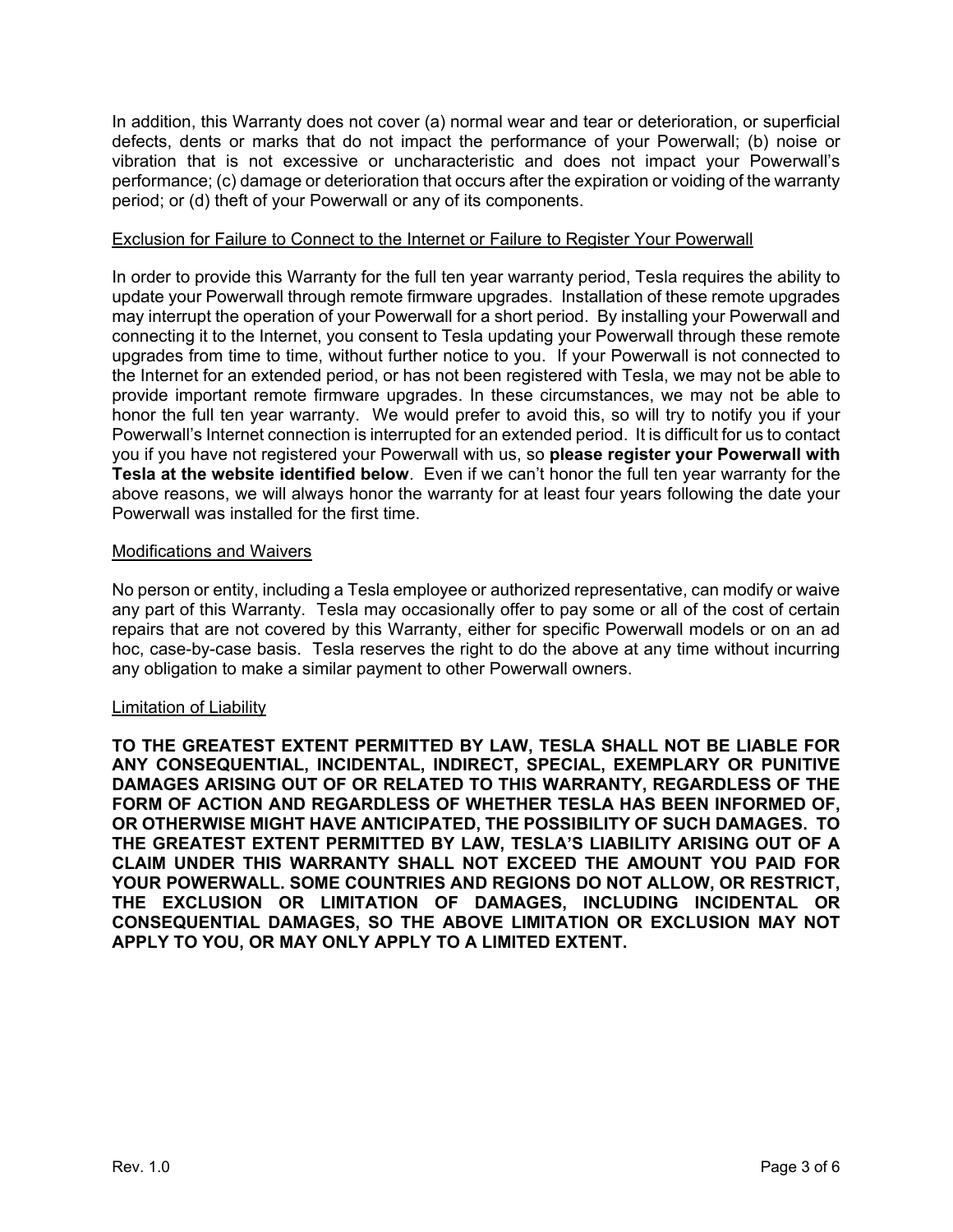### Limitation on Use

**YOUR POWERWALL IS NOT INTENDED FOR USE AS A PRIMARY OR BACKUP POWER SOURCE FOR LIFE-SUPPORT SYSTEMS, OTHER MEDICAL EQUIPMENT, OR ANY OTHER USE WHERE PRODUCT FAILURE COULD LEAD TO INJURY TO PERSONS OR LOSS OF LIFE OR CATASTROPHIC PROPERTY DAMAGE. TO THE EXTENT PERMITTED BY LAW, TESLA DISCLAIMS ANY AND ALL LIABILITY ARISING OUT OF ANY SUCH USE OF YOUR POWERWALL. FURTHER, TESLA RESERVES THE RIGHT TO REFUSE TO SERVICE ANY POWERWALL USED FOR THESE PURPOSES AND DISCLAIMS ANY AND ALL LIABILITY ARISING OUT OF TESLA'S SERVICE OR REFUSAL TO SERVICE YOUR POWERWALL IN SUCH CIRCUMSTANCES.**

#### Governing Law

This Warranty and any dispute or claim arising out of or in connection with it (including noncontractual disputes or claims) is governed by and construed in accordance with the laws of the country or (if applicable) state or province where your Powerwall was first installed. If any provision of this Warranty is held by a court of competent jurisdiction to be unenforceable because it is invalid or in conflict with any law of any relevant jurisdiction, the validity of the remaining provisions shall not be affected, and the rights and obligations of the parties shall be construed and enforced as if the unenforceable provisions were replaced by valid, legal and enforceable provisions that come closest to Tesla's intention underlying the invalid or unenforceable provision. The United Nations Conventions on Contracts for the International Sale of Goods (1980) shall not apply to this Warranty or any aspect of any dispute relating to this Warranty.

### Claims Process

In order to make a claim under this Warranty, please contact the Tesla certified installer who sold you your Powerwall. If you are unable to contact the Tesla certified installer who sold you your Powerwall, or if you purchased your Powerwall directly from Tesla, you should contact Tesla at the address, email address or telephone numbers identified below. For a warranty claim to be processed, it must include (i) proof of the original purchase of your Powerwall and any subsequent transfers of ownership, (ii) a description of the alleged defect(s), and (iii) your Powerwall's serial number and original installation date. Prior to returning any Product to Tesla, you should obtain an RMA (Return Merchandise Authorization) number from Tesla by submitting a Service Request Form at the link indicated below.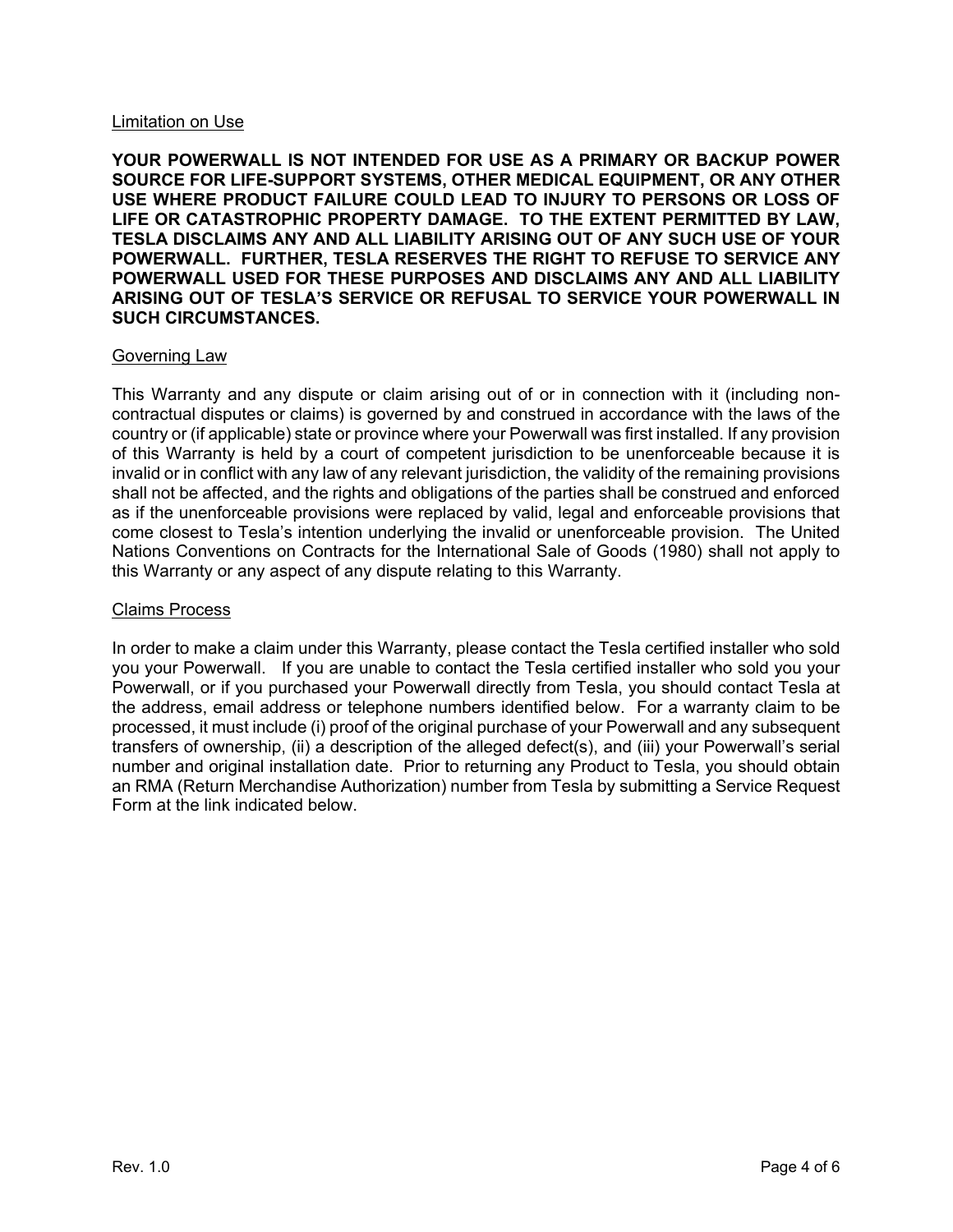## Tesla Contact Details

- **Tesla website for registering a Product or submitting a Service Request Form:** <https://www.tesla.com/support/powerwall>
- **Tesla email:** powerwallsupport@tesla.com
- **Tesla address:** Burgemeester Stramanweg 122, 1101 EN, Amsterdam, Netherlands, Attn: Powerwall Warranty Claims
- **Tesla telephone numbers:**

Australia: +61 1 800 294431 Austria: +43 800 80 2480 Belgium: +32 800 26614 Canada: +1 (844) 498-3752 Germany: +49 800 724 4529 Italy: +39 800 59 6849 Luxembourg: +35 280 08 0921 Netherlands: +31 800 3837301 New Zealand: +64 800 99 5020 Portugal: +35 180 018 0397 South Africa: +27 87 550 3480 Switzerland: +41 800 002634 US: +1 877-798-3752 UK: +44 800 098 8064